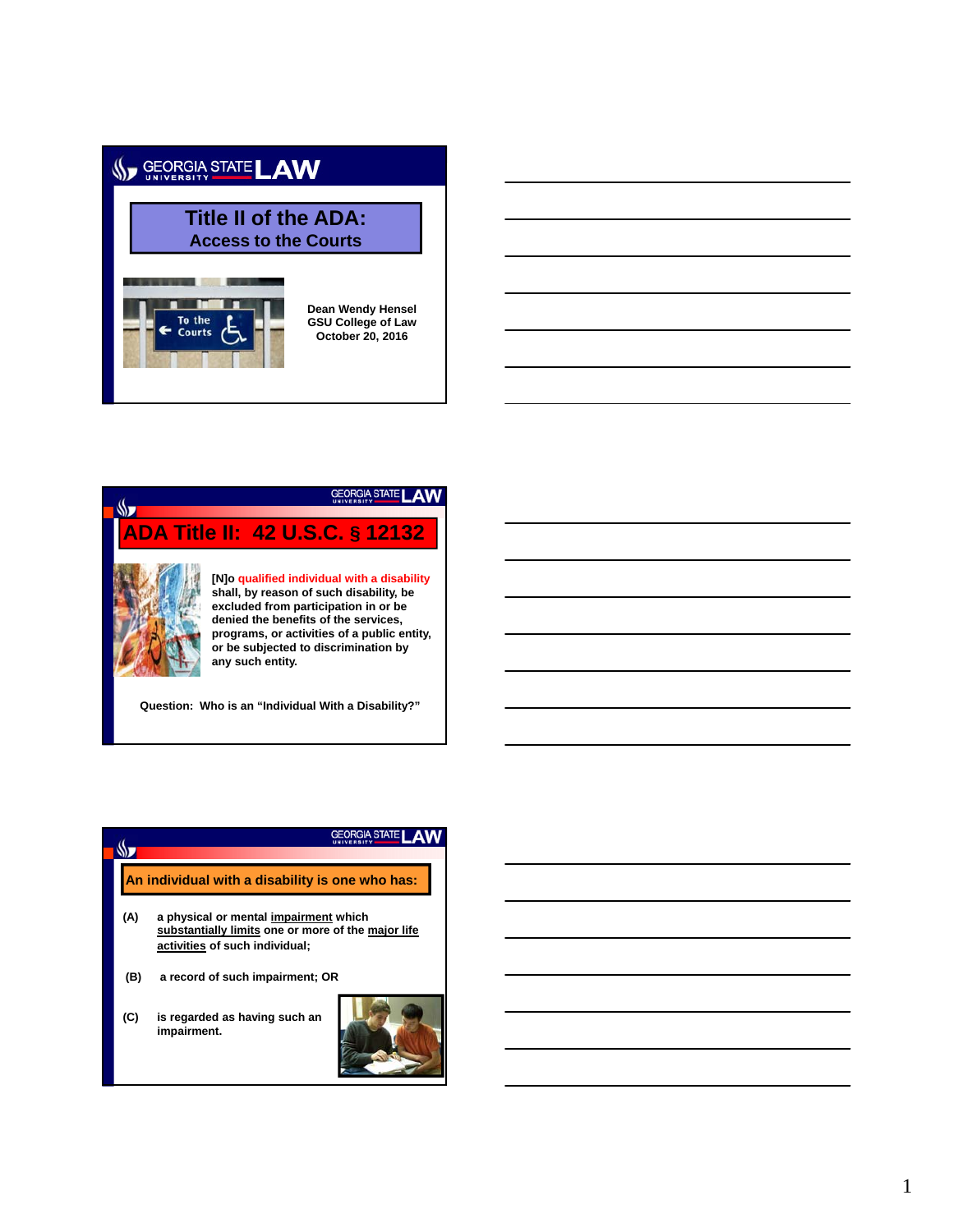## **GEORGIA STATE LAW**

#### **Tennessee v. Lane (2004)**

"The unequal treatment of disabled persons in the administration of judicial services has a long history, and has persisted despite several legislative efforts to remedy the problem of disability discrimination."

The duty to accommodate people with disabilities "is

perfectly consistent with the well-established due process principle that, 'within the limits of practicability, a State must afford to all individuals a meaningful opportunity to be heard' in its courts."

 $\mathbb{S}$ 





**28 C.F.R. 35.149**



| <b>RGIA STATE</b>                                                                                                                                                                                           |
|-------------------------------------------------------------------------------------------------------------------------------------------------------------------------------------------------------------|
|                                                                                                                                                                                                             |
| Accessibility is reviewed holistically; all areas<br>and all facilities need not be accessible.                                                                                                             |
| Head of agency may assert that actions taken<br>would fundamentally alter nature of service or<br>result in an undue burden.                                                                                |
| Compliance can be achieved by reassigning<br>services to accessible buildings. Structural<br>changes not required in existing facilities where<br>"other methods are effective in achieving<br>compliance." |
| 28 C.F.R. 35.150                                                                                                                                                                                            |

#### 2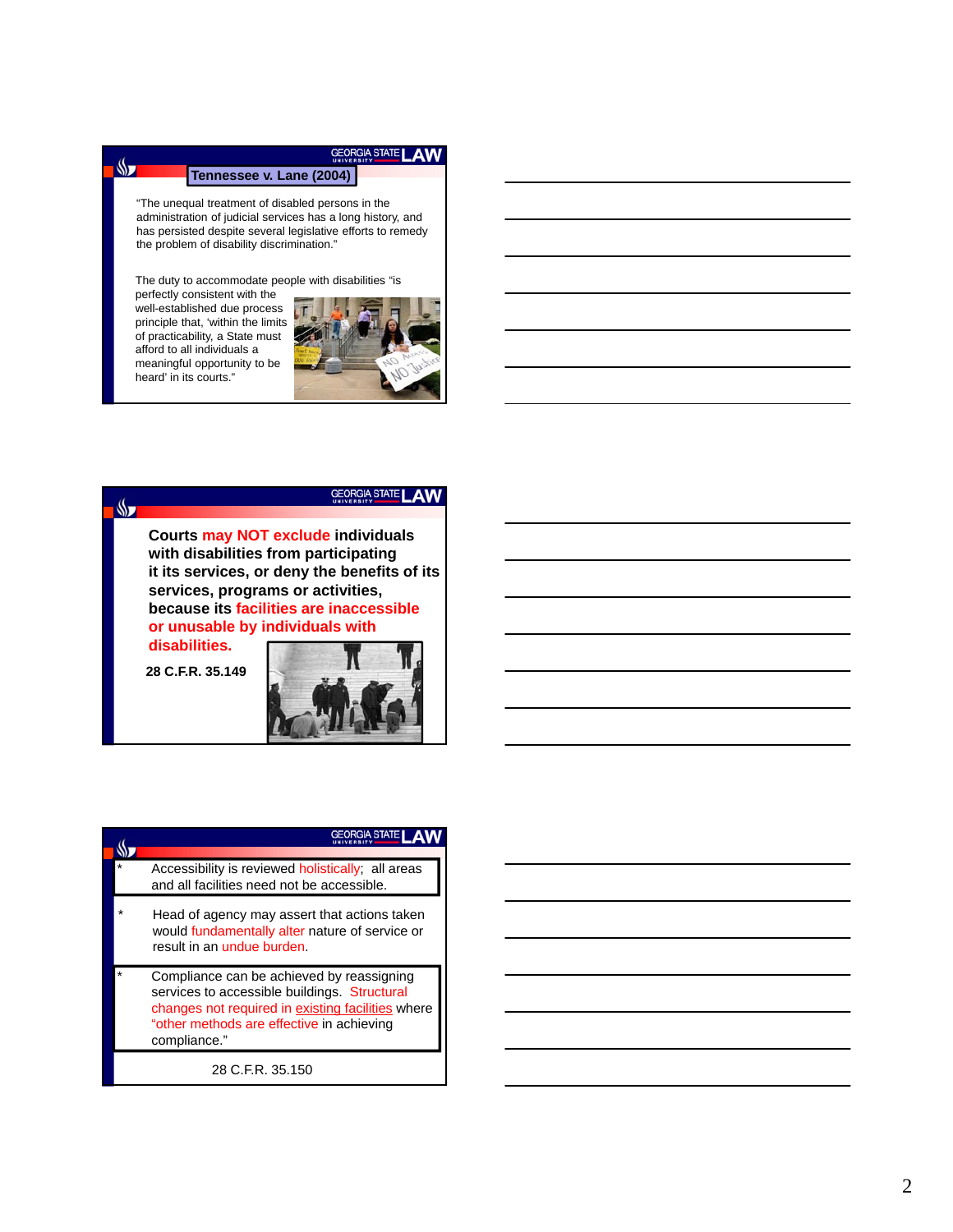## GEORGIA STATE LAW

New Construction, and any facility or part of a facility altered in a way that affects its usability shall, to the maximum extent feasible, be altered so that it is readily accessible and usable by individuals with<br>disabilities. 28 C.F.R. 35.151 28 C.F.R. 35.151

 $\mathbb{S}$